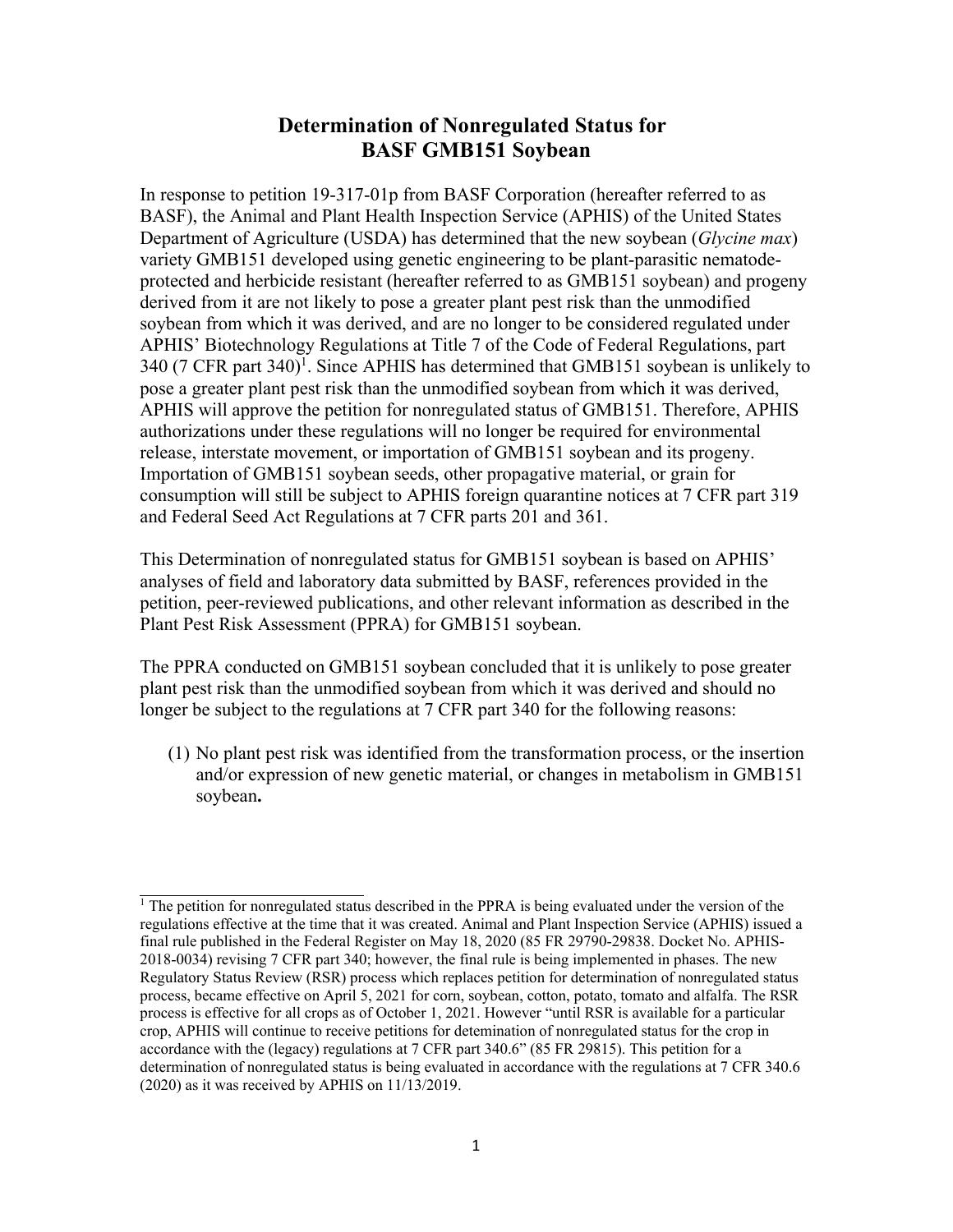- (2) Disease and pest incidence and/or damage were not observed to be significantly increased or atypical in GMB151 soybean compared to the unmodified counterpart or other comparators in field trials conducted in growing regions representative of where GMB151 is expected to be grown in the United States. Observed agronomic traits also did not reveal any significant differences that would indirectly indicate that GMB151 soybean is more susceptible to pests or diseases. Therefore, no plant pest effects are expected on these or other agricultural products and no impacts are expected to APHIS pest control programs.
- (3) Exposure to and/or consumption of the GMB151 soybean is unlikely to have any adverse impacts on organisms beneficial to agriculture based on the analysis of compositional, phenotypic, and agronomic data. This data was supplemented by field observations of the impacts of GMB151 soybean on the free-living soil nematode community.
- (4) The GMB151 soybean is no more likely to become a weed or become weedier than conventional soybean varieties based on its observed agronomic characteristics, the weediness potential of soybean, and current management practices available to control soybean as a weed. Volunteers and feral populations of the GMB151 soybean resistant to HPPD-4 inhibitor herbicides can be managed using a variety of currently available methods and herbicides.
- (5) The GMB151 soybean is not likely to increase the weed risk potential of other species with which it can interbreed in the United States or its territories. Gene flow, hybridization and/or introgression of inserted genes from the GMB151 soybean to other sexually compatible relatives with which it can interbreed is not likely to occur. Furthermore, there is no sexually compatible wild relative or weedy species of *Glycine* reported in natural environments in North America.
- (6) Significant changes to agricultural or cultivation practices (e.g., pesticide applications, tillage, irrigation, harvesting, etc.) from adoption of GMB151 soybean were not identified and thus are not likely to increase plant diseases or pests or compromise their management.
- (7) Horizontal gene transfer of the new genetic material inserted into GMB151 soybean to other organisms is highly unlikely and is not expected to lead directly or indirectly to disease, damage, injury or harm to plants, including the creation of new or more virulent pests, pathogens, or parasitic plants.

APHIS' analyses and conclusions in the PPRA regarding the plant pest risk of GMB151 soybean also apply to progeny such as any new varieties derived from GMB151 soybean.